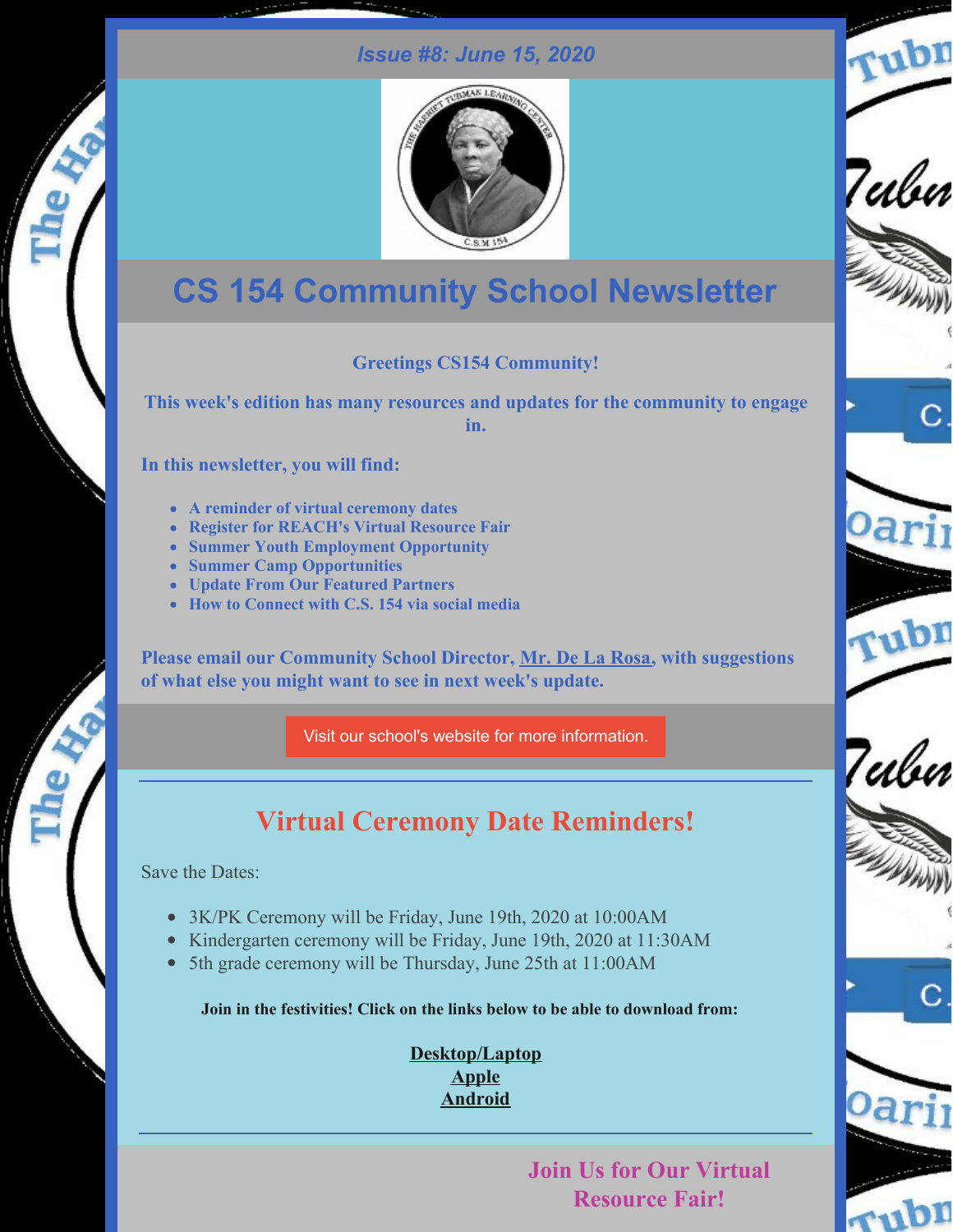



### Virtual Community School Resource Fair

Join us, along with some of our community school partners, as we share resources for adults (parents and<br>staff members) across our partner schools. Each session will include time for questions & answers.<br>Please click on an register. An email with the link for Zoom will be sent after you register.

11:00 am - 11:50 am: Nutrition and Food Security Resources. Single Stop and NYC<br>Food Bank will share information on SNAP benefits, food banks, and nutrition resources. Register: I

12:00 pm - 12:50 pm: Health Resources. Nurse Johnson from C.S. 154 and colleagues will present updates around how to help your family maintain your health in the face of COVID-19 and MISC this summer. Register: https://bi

1:00 pm - 1:50 pm: Mental Health Wellness: NY Foundling will present strategies for adults to cope with trauma (racial and grief), as well as provide suggestions for helping students with their social emotional needs at this time. Register: https://bit.ly/3cXknrc

2:00 - 2:50 pm: Adult Education. Join us and Manhattan Educational Opportunity<br>Center for a presentation about online adult education summer programs - GED/TASC, ESL, career training (hospitality, security officer, Civil Service exam prep). Register:

Questions? Please contact our community school directors:<br>PS 36: Chabeli Menendez, cm4007@tc.columbia.edu<br>C.S. 154: Anthony DeLaRosa, ad3327@tc.columbia.edu<br>FDA 2: Tyler Lee, TLee@fda2.net To download Zoom, visit: https://zoom.us/downloo

#### **WHEN: Thursday, June 18th 2020**

**Register for REACH's virtual resource fair if you are interested in hearing our esteemed community partners discuss the areas of:**

> **Food and [Nutrition](https://bit.ly/2B40Is8) [Mental](https://bit.ly/3hlwAt5) Health [Physical](https://bit.ly/3cXknrc) Health Adult [Education](https://bit.ly/2AwC0Rj)**







Oarj

rubr

7ubn





#### Summer Program (ages 14 to 24)

A six-week remote learning summer immersion program connecting New York City youth between the ages of 14 and 24 with paid learning opportunities designed to build skills to succeed in the workplace, strengthen community, and support young people and their families during the COVID-19 pandemic.

Click [here](https://www1.nyc.gov/site/neon/programs/neon-summer.page) for more information.

#### **DEADLINE TO APPLY IS JUNE 15TH!**

### Summer Enrichment **Opportunity**

Families with children in grades 3 – 8 can participate in a FREE

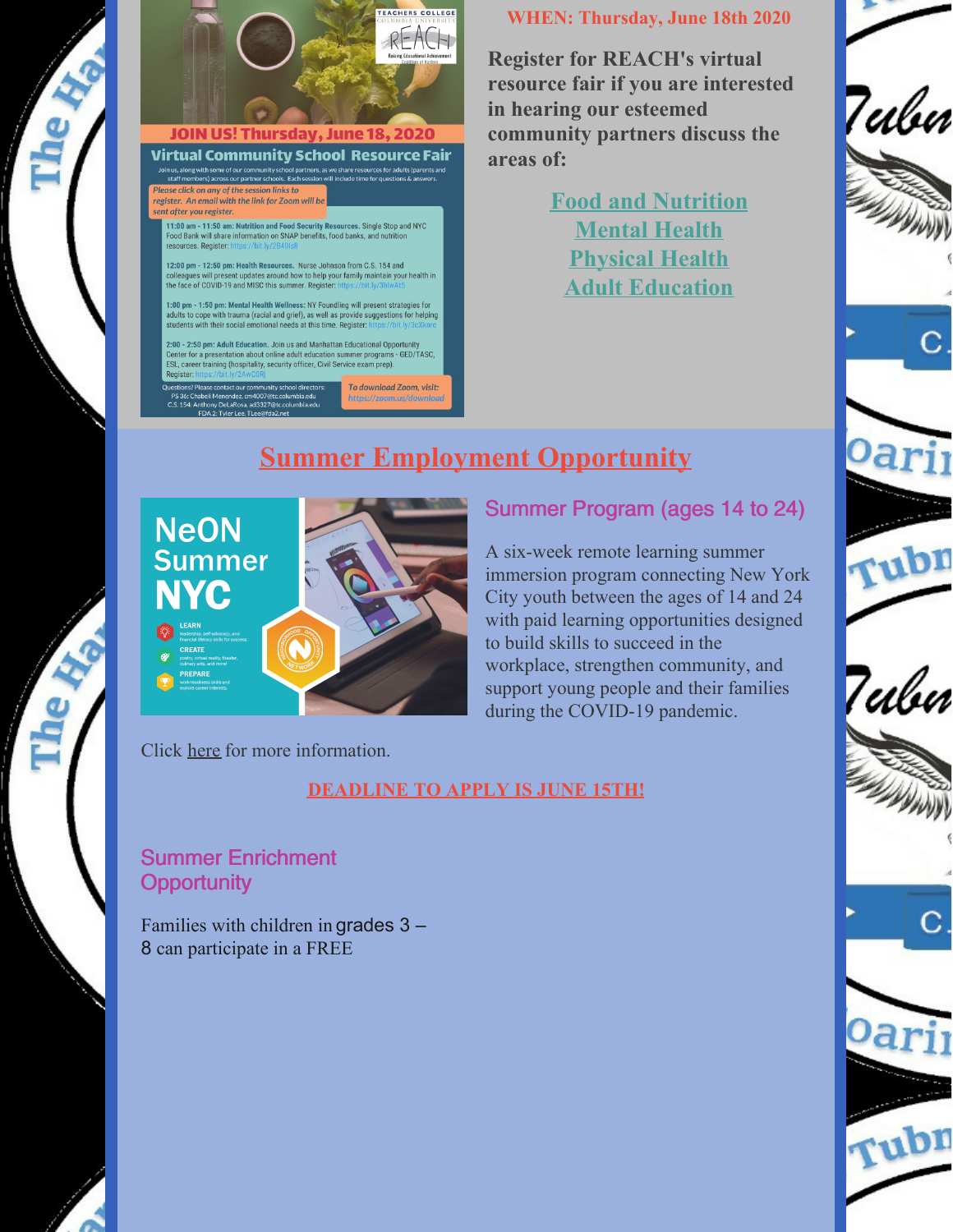

virtual summer enrichment program with *Practice Makes Perfect* this summer. In addition to enrichment activities, students will be working on reading and math to help stem the summer learning loss.

Limited spots are available! Enroll by June 6th, 2020

Enrollment forms are available in [English](https://bit.ly/30DIFUG) and [Spanish](https://bit.ly/3hnAwJS)

For the program outline, check [here](https://bit.ly/37r8ngr).

文

a.

## **Featured Partners**

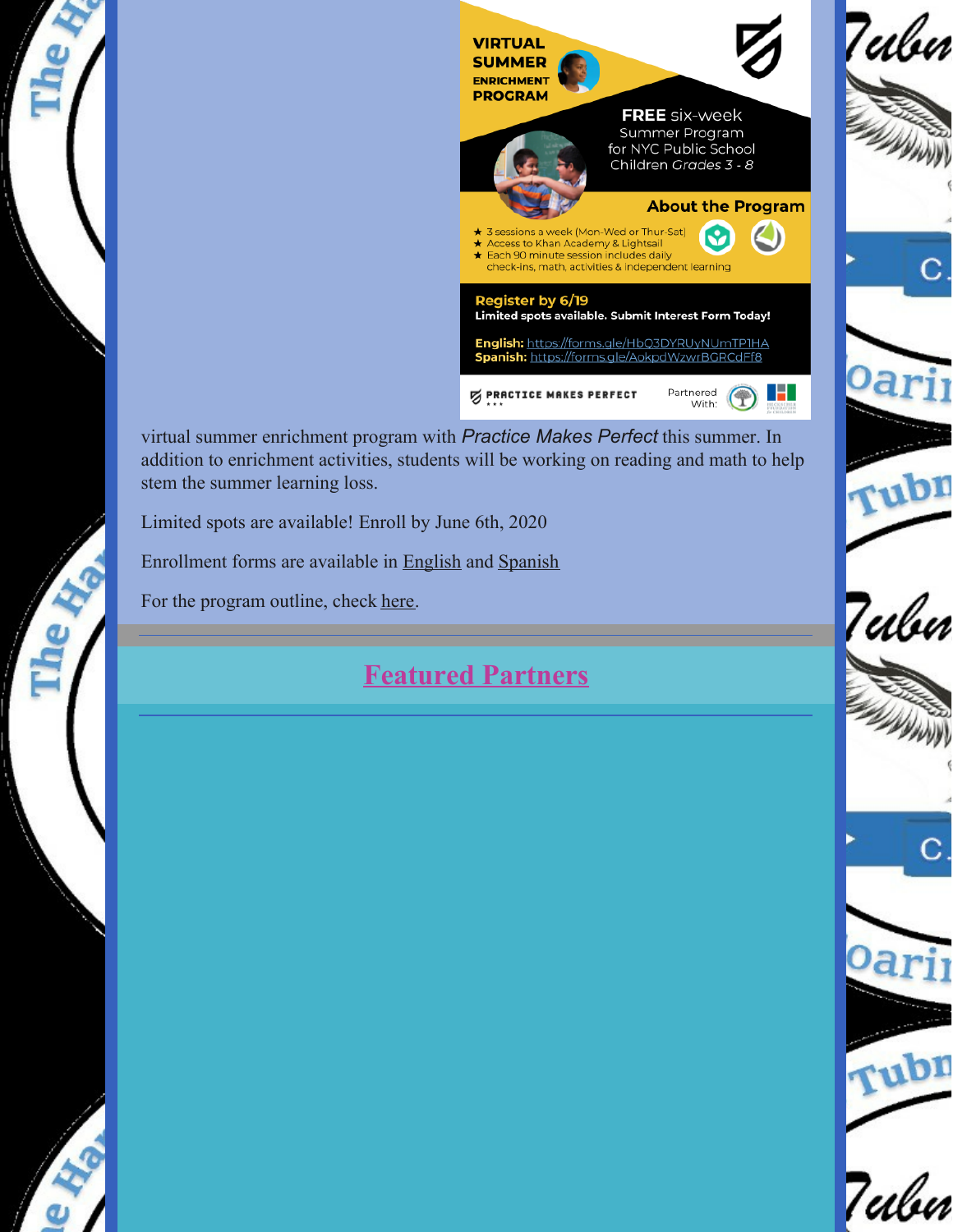## **Ideas for K-5 Virtual Summer Programming**

While social distancing may keep us all at home, learning never stops. Follow Us to Success is committed to fighting the effects of COVID-19. We've put together the following ideas for an enriching virtual summer experience for students in K-5. Everything we do is customized, so if you don't see what you like, just call us at 347-871-6750: We are always available!

- 1. Self-published E-book
	- Our Story (an anthology of short stories/written word/poetry/prose) that showcases each student's family background and heritage
- 2. International Cuisine
	- A kid-friendly cookbook featuring the favorite home recipes of each student, and why that dish is important to him/her
- 3. Remote Science Experiments
	- Demonstration of safe, at-home science experiments for students to try at home and write their own lab reports
- 4. Speech Competition
	- Remote video conference of student speech competition, where winner receives a gift card or other promotional item; speeches can be extemporaneous on key kid-friendly issues or a pre-planned speech on a certain topic
- 5. Video Compilation Talent Show
	- Each student sends in a video of a talent they can safely perform at home, and we create a compilation to post on the Google Classroom for them to watch!
- 6. Small Business Entrepreneurship
	- Students learn the basics of financial literacy, saving money, and building a business. For 3<sup>rd</sup>- 5<sup>th</sup> graders, we culminate in a business plan competition!
- 7. Summer Math & ELA Fun
	- Ongoing academic prep for kids to stay sharp, focused, and ready for September!

**Follow Us LLC** NYS & NYC certified M/WBE 347-871-6750 contact@followustosuccess.com

**Contact Follow Us to Success for More Information** 

## **Apollo Theater**

**Theater Teaching Artists Malika Lee Whitney and Kevin Nathaniel** Hylton will take you on a musical and cultural journey through storytelling and music making. Most videos will have a link to explore themes further, click the title of each video in order to watch and access the accompanying worksheet. Check back weekly for more videos. Use the password: Apollo@CS154 to gain access!



## **Social Media Presence**

Follow us on Twitter for updates and send us pictures of your remote learning experience so we can shout you out! @htlc154